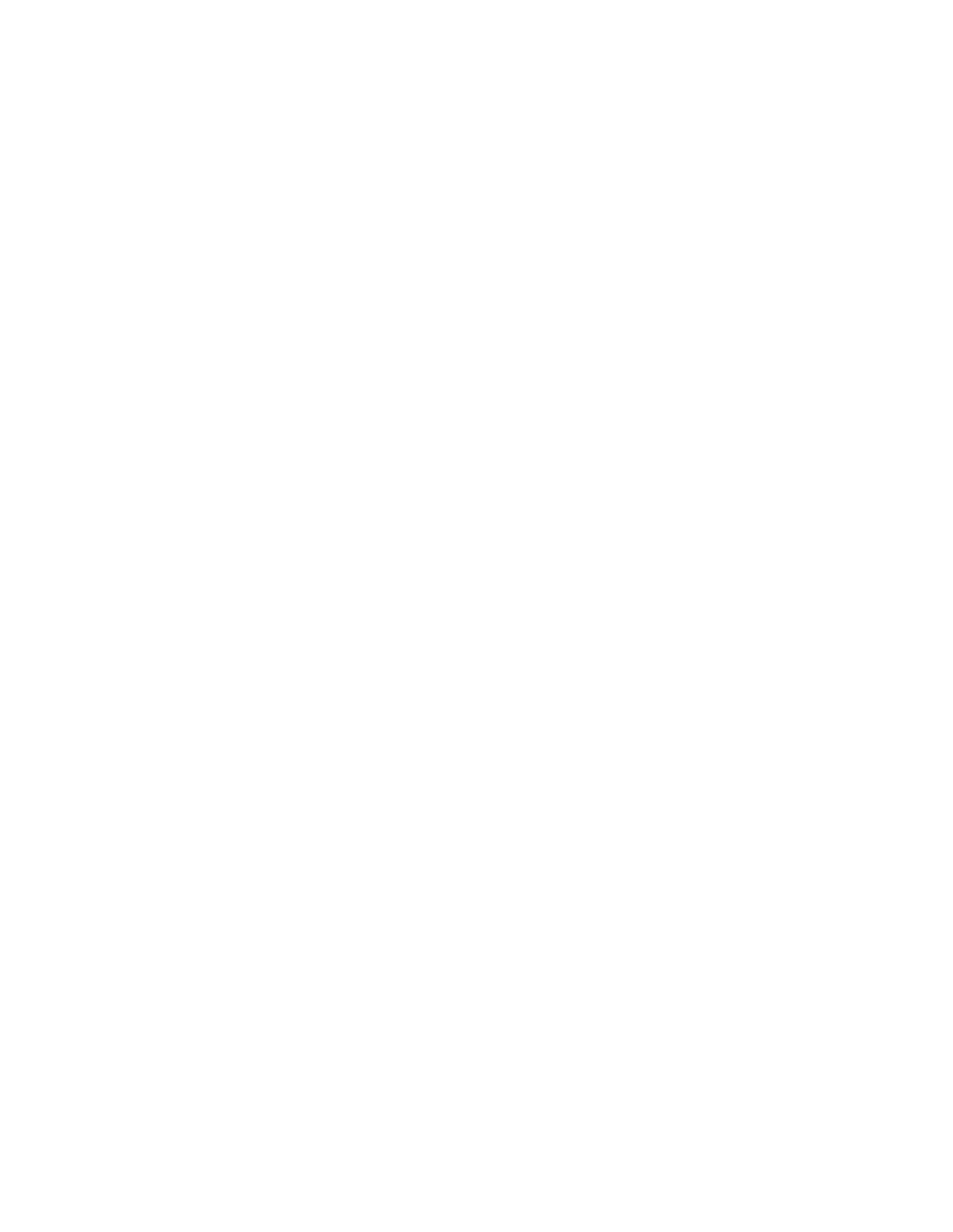### **SECTION 05600 STANDARDS FOR ALUMINUM WORK**

### <span id="page-2-0"></span>**PART 1 - GENERAL**

### <span id="page-2-1"></span>1.01 SCOPE

Requirements of Division I apply to this Section. This Section contains specifications for materials, fabrication, finishing, erection, isolation, protection and cleaning pertaining to aluminum work, and forms a part of other Sections wherein aluminum work is specified to conform to requirements of this Section.

#### <span id="page-2-2"></span>1.02 GENERAL REQUIREMENTS

Refer to Division l for requirements pertaining to submittals, including preparation, transmittals, and guarantees.

- A. Samples. Submit triplicate Samples of aluminum items specified under other Sections to be finished in accordance with this Section.
	- 1. Finish Samples. Submit samples of alloy or alloys, each with finish as specified, clearly marked as to type of pretreatment, anodizing process, alloy, and coating thickness, color, sealing, protective coating, and identified as to which portion of the Work that the sample represents. Samples must be actual production sections of both extrusions and sheets, of size sufficient that comparisons can be made to establish allowable color range. Work provided must be within the approved color range, not to exceed 3 Delta Units. Promptly submit additional samples to replace any rejected samples, at no extra cost to Owner. Delay the processing of aluminum until Owner's approval has been obtained.
	- 2. Approved Samples, returned to Contractor in duplicate, shall be used for control purposes during production finishing.

#### B. Testing

- 1. Test Methods. Coating thickness, ASTM B244; coating weight, ASTM Bl37; stainresistance, ASTM Bl36; and sealing test, ASTM B457.
- 2. Color Control Standard. Delta units referred to herein for color control of anodized finishes shall be as defined in National Bureau of Standards Circular C-429, "Photo-Electric Tri-Stimulus Colorimetry".
- 3. Production Tests. Make random production tests by above test methods.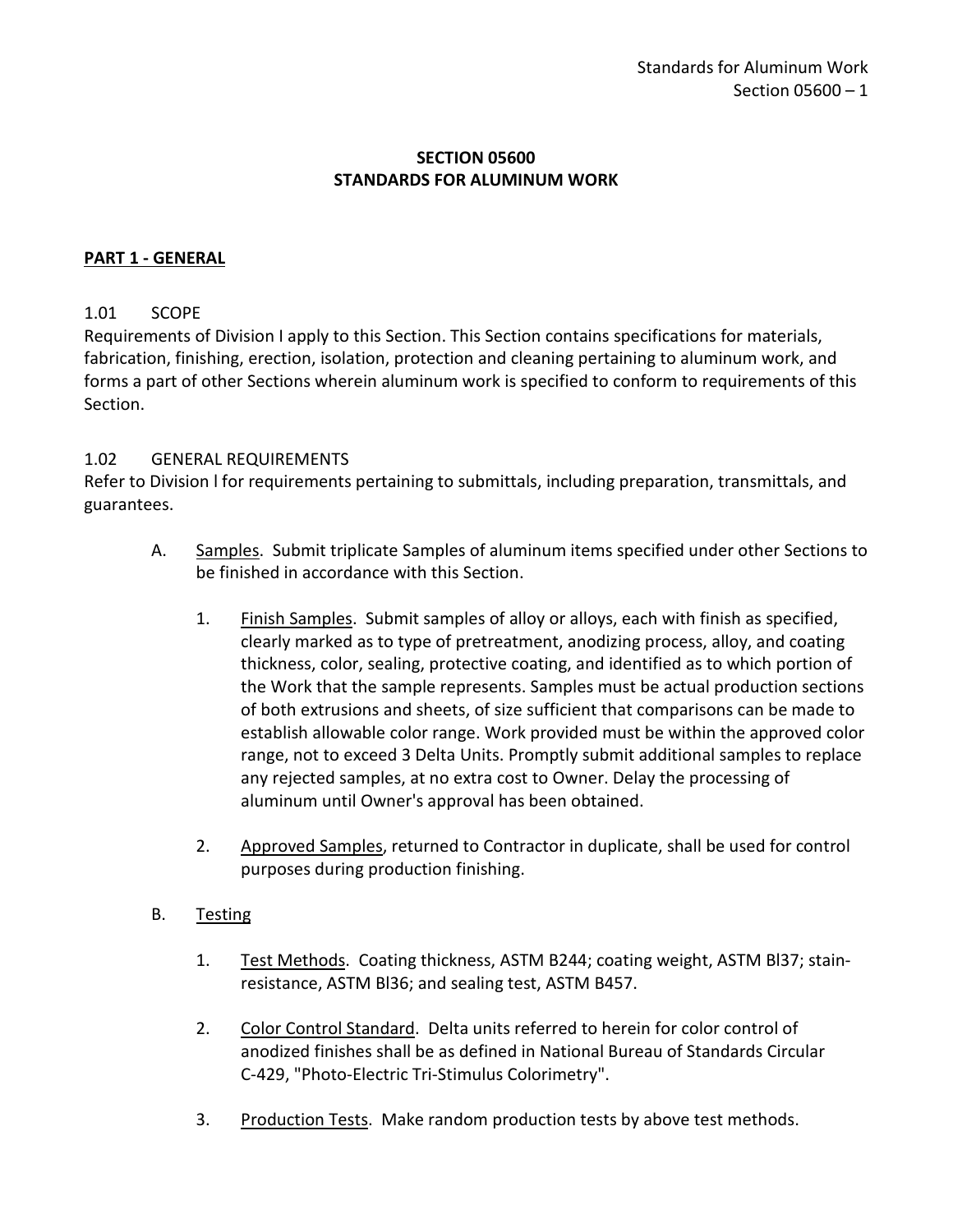- 4. Tests By Owner. At its expense, Owner may perform above specified tests on finished Work. Contractor shall reimburse Owner for costs of tests and retesting caused by failure of materials to pass specified tests, and shall replace unsatisfactory Work with approved conforming Work.
- C. Certificates. Deliver to Owner a notarized certificate stating that anodized finishes provided conform to these Specifications. With certificate, deliver finisher(s) test reports of tests made on random production samples, each test report certified.
- D. Guarantee. Contractor and manufacturers shall jointly furnish written guarantees to Owner covering aluminum finishing performed in accordance with this Section for a period of one year from date of final acceptance of project by the Owner.
	- 1. Defects. Guarantee shall cover all defects, including fading, corrosion, pitting, blistering, and changes in surface appearance and characteristics. Abuse or physical damage after final acceptance of project is not considered a defect.
	- 2. Removal and Rework. Guarantee shall also cover all costs incidental to removal, rework, refinishing and reinstallation of aluminum members showing any of the above described finish failures within the guarantee period; and all costs incidental to the removal, rework, reinstallation and refinishing of other work to enable performance of these guarantee requirements; and all costs incidental to protection of other work, building contents, occupants and equipment from damage, loss or injury.
- E. Cleaning and Maintenance Instruction: Provide printed or typewritten detailed instructions for Owner's cleaning and maintenance of anodized aluminum surfaces during life of the structure. Also provide precautions for cleaning of glass or adjacent surfaces to prevent damage to anodized finishes and members.

### <span id="page-3-0"></span>1.03 QUALITY ASSURANCE

Unless otherwise specified, all Work specified herein and shown on the Drawings shall conform to the applicable requirements of the following specification and codes:

A. Fabricate and erect aluminum Work in conformance with applicable requirements of Chapter 28 of the UBC and herein referenced standards of the Aluminum Association.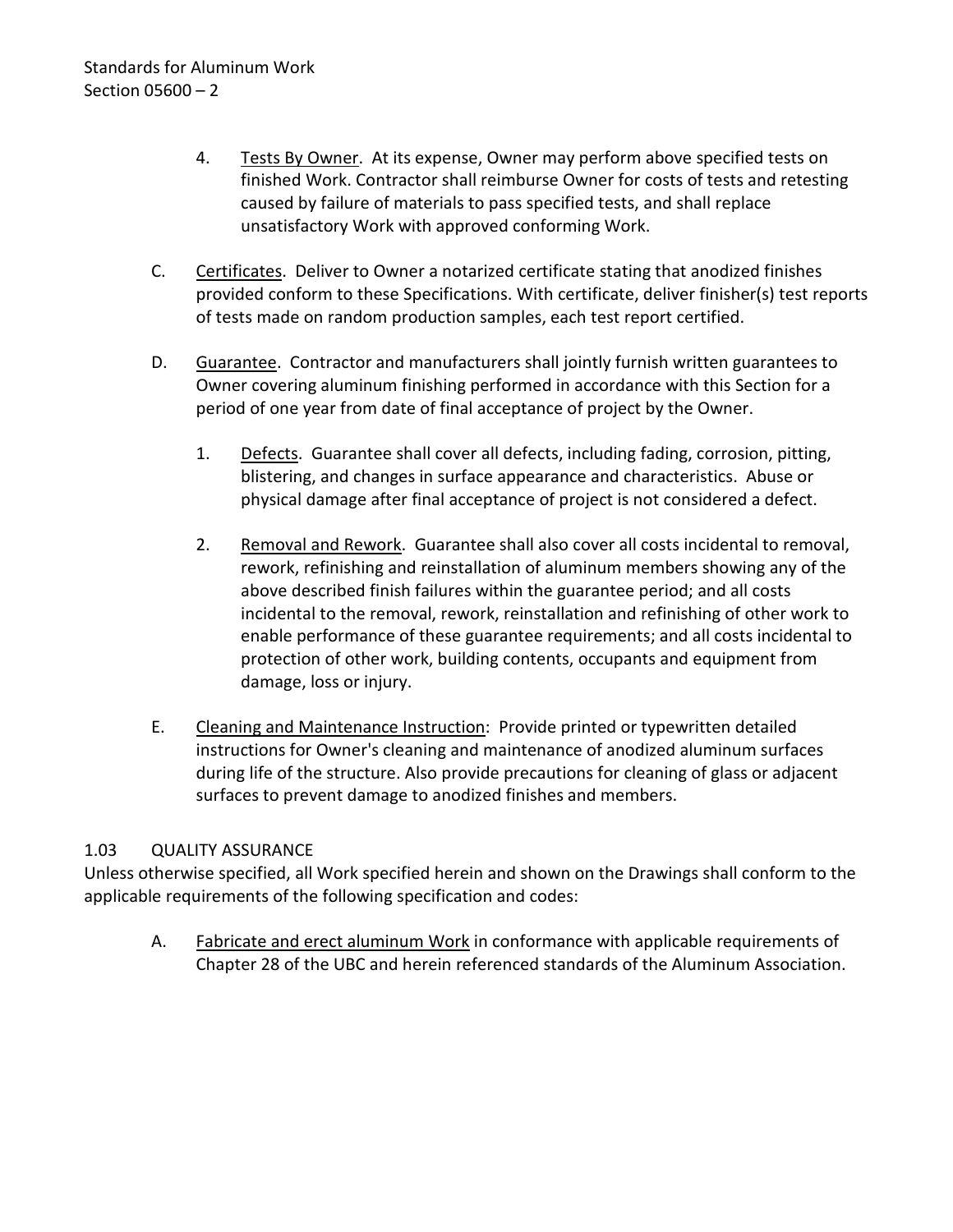## <span id="page-4-0"></span>**PART 2 - PRODUCTS**

### <span id="page-4-1"></span>2.01 COORDINATION OF MATERIALS

In writing, Contractor shall instruct the various subcontractors, suppliers and manufacturers for aluminum Work of materials to be used to ensure compliance with specified requirements, especially with respect to alloys for color anodized work. Submit to Owner one copy of each written instruction as evidence that materials have been properly coordinated.

A. Alloys and Tempers for various members where not otherwise designated shall be as required for proper forming and fabrication to meet or exceed structural requirements, and shall be of alloys specially produced to best achieve specified color anodized finishes. Provide supporting printed recommendations from parent aluminum producer. For sheet fabricated members use only homogenous aluminum products and no clad products.

#### <span id="page-4-2"></span>2.02 MATERIALS

Materials shall be new, sound and shall conform to the following:

- A. All plate, pipe and structural shapes shall be new and shall conform to ASTM B209 (Plate), B308 (Shapes)), B429 (Pipe and Tubing), B2ll (Bar Stock) and applicable Federal Specifications for 606l-T6 alloy, unless otherwise noted.
- B. Aluminum pipe rail shall be of 6061-T6 alloy and be Schedule 40 or greater.
- C. Alloys and tempers for various members where not otherwise designated, shall be as required for proper forming and fabrication to meet or exceed structural requirements, and shall be of alloys specially produced to best achieve specified color anodized finishes. Provide supporting printed recommendations from parent aluminum producer. For sheet fabricated members use only homogenous aluminum products and no clad products.
- D. Contingent upon alloys being welded, use only inert gas shielded arc or resistance welding process with filler alloys as specified in the UBC. Use no process requiring a welding flux.

#### <span id="page-4-3"></span>2.03 ALUMINUM FINISHES

Finishes are defined by, and shall conform to, Aluminum Association "Standards for Anodically Coated Aluminum Alloys for Architectural Applications". Pretreatments and finishes to be used for various items of Work are specified in other Sections, and shall conform to requirements herein.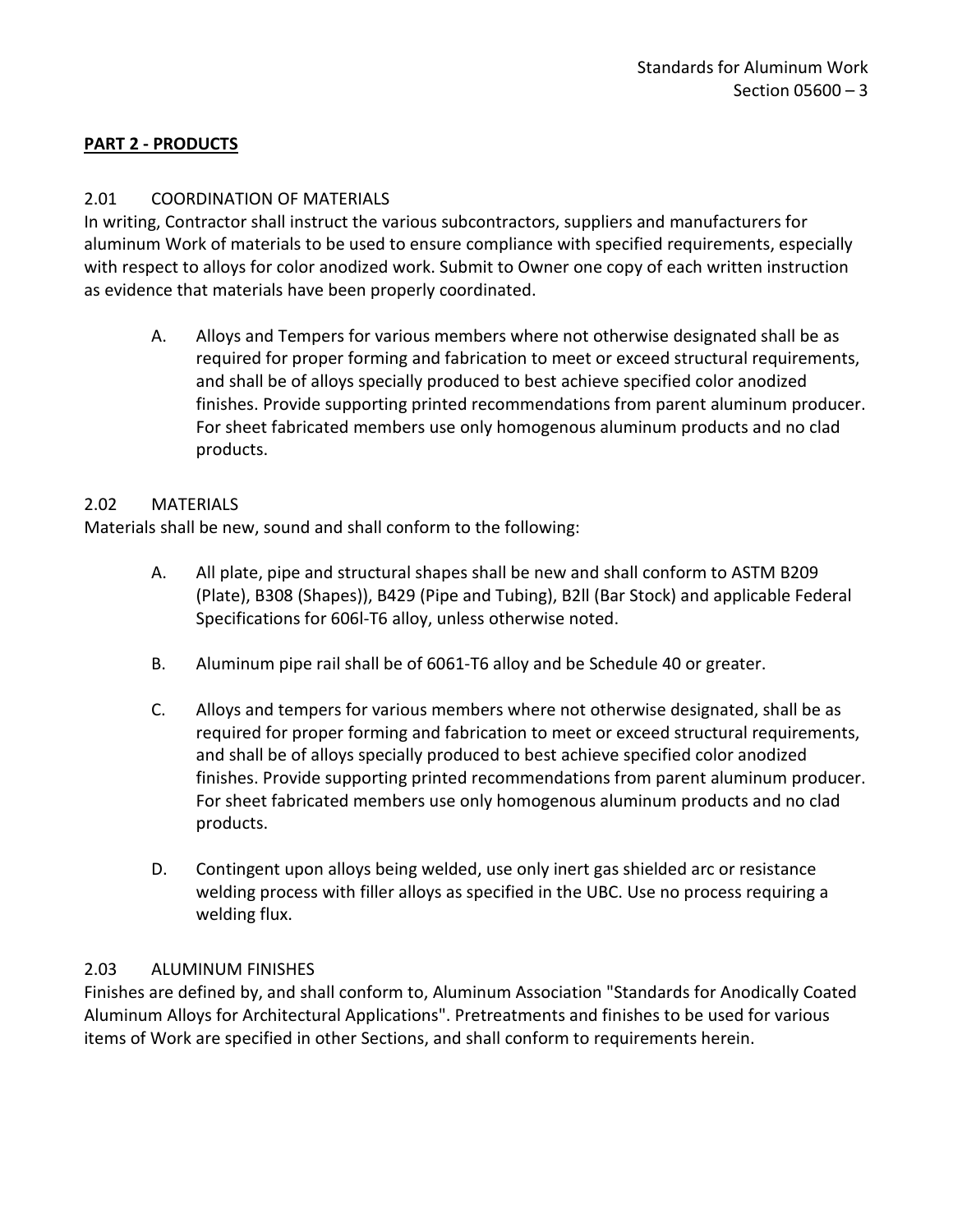A. Pretreatments. Clean per AA-Cl2 prior to pretreatments.

| As Fabricated               | AA-MI2, mill finish                                                                                             |
|-----------------------------|-----------------------------------------------------------------------------------------------------------------|
| Etched                      | AA-C2I, C22 or C23, chemical matte etch as<br>required to produce selected texture matching<br>approved samples |
| <b>Directional Textured</b> | AA-M3I, fine satin finish                                                                                       |
| <b>Buffed</b>               | AA-M2I, smooth specular                                                                                         |

- B. Clear Anodized Finishes. Natural aluminum color.
	- 1. Class I. AA-A4l, Architectural Class I clear anodized finish having 0.0007" coating thickness, 27 mg/sq inch coating weight, and 2.32 g/cc apparent density as minimums. For exterior and interior clear anodized work unless otherwise specified.
	- 2. Class II. AA-A3I, Architectural Class II clear anodized finish having 0.0004" coating thickness, l5.5 mg/sq inch coating weight, and 2.3 g/cc apparent density as minimums. For interior clear anodized work only where specified.
- C. Color Anodized Finishes
	- 1. Type. AA-A42, Architectural Class I integral color coating having 0.0007" (0.0l8mm) coating thickness, 32 mg/sq inch coating weight, and 2.55 g/cc apparent density as minimums.
	- 2. Color. Equivalent to Kawneer's "Permanodic" Dark Bronze, as approved. This paragraph specifies required color only, not alloys to be used. Refer to Paragraph "Coordination of Materials" hereinbefore. Perform color anodic finishing in strict accordance with procedures established by parent aluminum manufacturer whose finishing system is used, and such finishing shall be performed by finisher licensed by said parent aluminum manufacturer. Provide written certification of compliance with each.
- D. Clear Protective Coating. In addition to sealing, exposed anodized surfaces shall be treated with spray-applied clear water-white methacrylate lacquer applied to minimum 0.0005" total thickness. Allow to completely harden and cure prior to handling. Do not apply on surfaces to contact caulking or sealants.
- E. Usages. Unless otherwise indicated on Drawings or specified within respective trade Sections, provide the following finishes: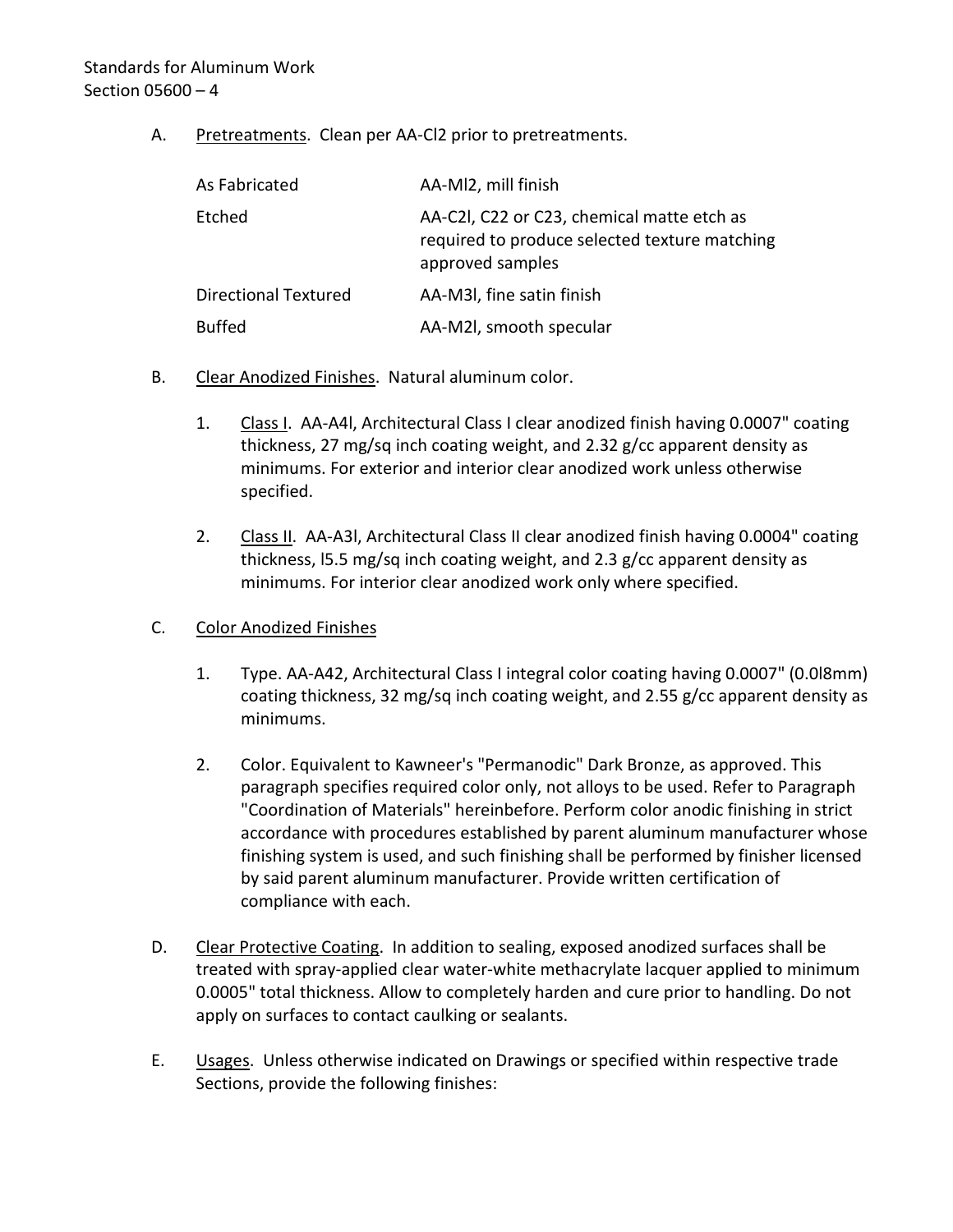- 1. All Aluminum Work, except as hereinafter specified, shall be uniformly finished with bronze colored anodic hardcoat AA-Ml2C22A42 finish of thickness not less than 0.0007" (0.0l8mm) and in uniform color matching Kawneer's Dark Bronze "Permanodic". Matching and approved equal Alcoa "Duranodic" or Kaiser's "Kalcolor" finishes are acceptable.
- 2. Acoustical Louver Assemblies*.* Aluminum surfaces of these assemblies at Compressor Building shall be finished in conformance with requirements specified in Section "Wall Louvers" to provide uniform color and specular finish match with above specified bronze colored anodic hardcoat finish.
- 3. Aluminum Rail and Railing Assemblies. Uniformly finish with bronze colored anodic hardcoat finish AA-M3lA42 consisting of fine satin directional texture and specified Dark Bronze Permanodic or matching and approved equal Duranodic or Kalcolor.
- 4. Aluminum Gratings. Aluminum Associations AA-Ml2A4l finish consisting of an asfabricated cleaned surface with uniform clear anodic coating.

# <span id="page-6-0"></span>**PART 3 - EXECUTION**

# <span id="page-6-1"></span>3.01 GENERAL

Accurately form and fit metal to dimensions, shapes and details shown on Drawings, approved shop drawings, and manufacturer's details of approved items. Furnish brake-formed and molded members with true, straight, sharp lines and angles, free of fractures or flaws. Brake-formed sections may not be substituted for required extruded shapes. Do not use scratched, gouged, twisted, dented or otherwise defective materials.

# <span id="page-6-2"></span>3.02 JOINTING AND CONNECTIONS

Accurately cope and join connecting members to a hair-line fit unless otherwise detailed or approved. Except at required offsets, construct exposed surfaces with flush joints.

A. Mechanically Assembled Joints. Provide concealed reinforcing shapes and accessories, of type and design to equal or exceed the strength of the strongest member connected. Use aluminum, non-magnetic stainless steel, or zinc-coated steel that is carefully isolated as specified hereinafter.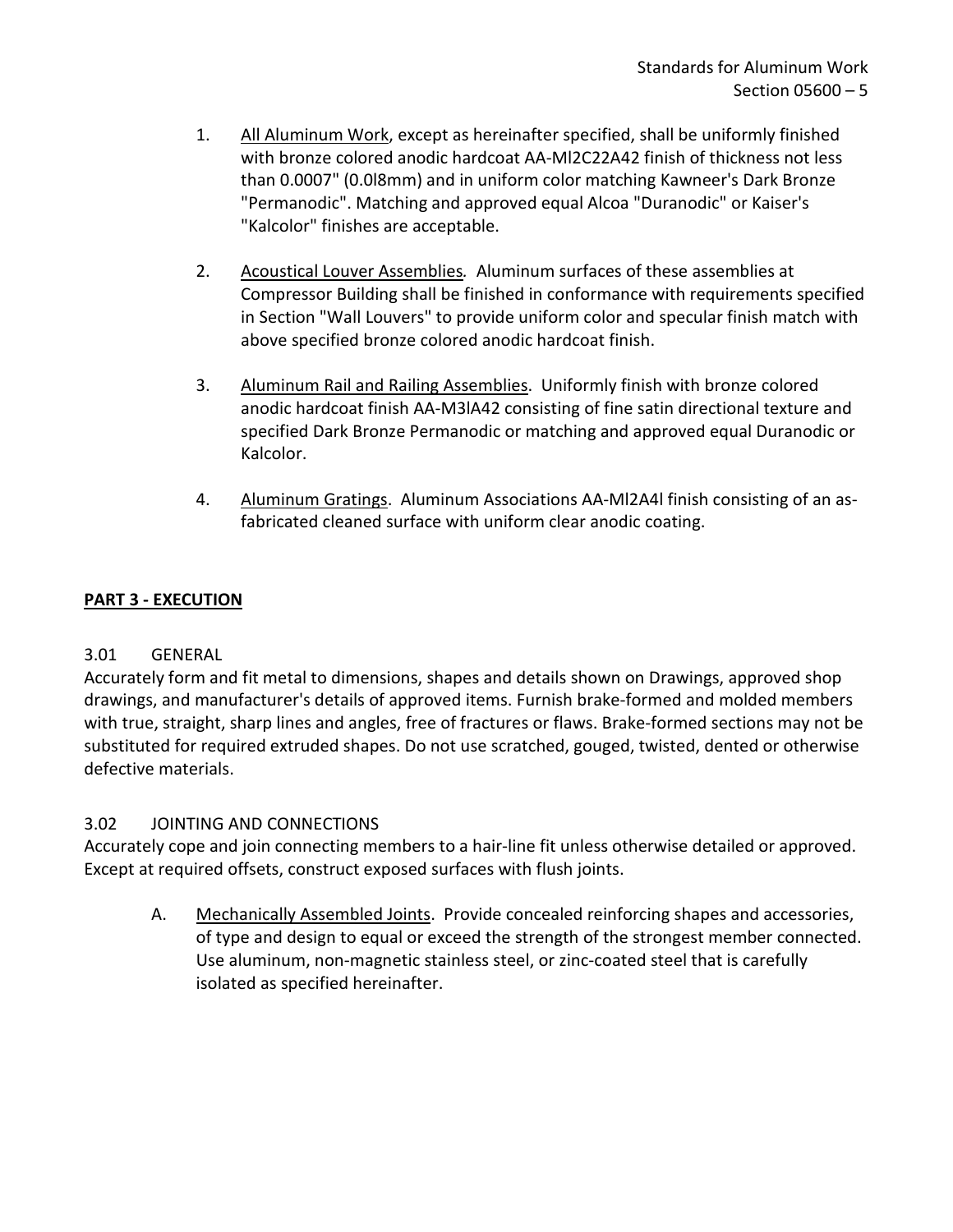## Standards for Aluminum Work Section 05600 – 6

- B. Welded Joints. Perform welding by inert gas shielded arc method, or fluxless resistance welding method in accordance with parent metal manufacturer's published recommendations and requirements herein. Unless otherwise shown or approved, place welds on concealed surfaces and take precautions to minimize heat discoloration of exposed surfaces. Make welds of size and type to develop at least twice the strength of the connected members, except where more stringent requirements are shown, specified, or are standard with item manufacturer. Preheat and anneal as necessary to relieve residual stresses. Finish exposed welds to match adjoining surfaces. No welding will be permitted unless prior approval has been granted.
	- 1. Welding Assemblies To Be Anodized. Construct members so faying surfaces are free rinsing and do not trap anodizing solutions. Where weld metal is exposed, use filler rods of composition recommended by manufacturer or member to be welded.
	- 2. Assemblies Anodized Prior to Welding. Clean areas of fusion free of anodic film prior to welding. Parts may be masked during anodizing, or sanded clean in weld area. Heat crazing or discoloring of anodic film on exposed surfaces is not acceptable.
	- 3. Rejected Welds. Repair by re-welding only. Remove defective welds by chipping or grinding. Gas cutting is prohibited.
- C. Fasteners. Unless shown, specified, or approved, do not use screws or other fasteners on exposed surfaces. Where used, provide countersunk exposed fasteners with Phillips type flat heads. On clear anodized work, use aluminum or non-magnetic stainless steel. On color anodized work, use aluminum alloy fasteners finished to match adjoining surfaces. Provide fasteners of suitable sizes, located and spaced to securely connect work and resist imposed loads, and as may be required under other Sections, all subject to approval.

# <span id="page-7-0"></span>3.03 FINISHING

Perform anodized finishing in plant of finisher approved and licensed by parent metal manufacturer. Exposed Work shall be free of finger marks, stains, scratches and other undesirable marks or flaws, and gripper or rack marks. Perform finishing after fabrication and forming operations are completed. Finishes shall be uniform on exposed surfaces including edges of members.

### <span id="page-7-1"></span>3.04 ERECTION

By skilled mechanics in accordance with Code requirements, Drawings and approved Shop Drawings, plumb, level, square, true to line or curvature as required, in alignment with Work of other trades, free from waves, buckles, sags or other defects. Provide secure anchorage for all parts of Work. Drill new or existing Work as required. Coordinate with related trades to ensure proper mating and connecting of all Work.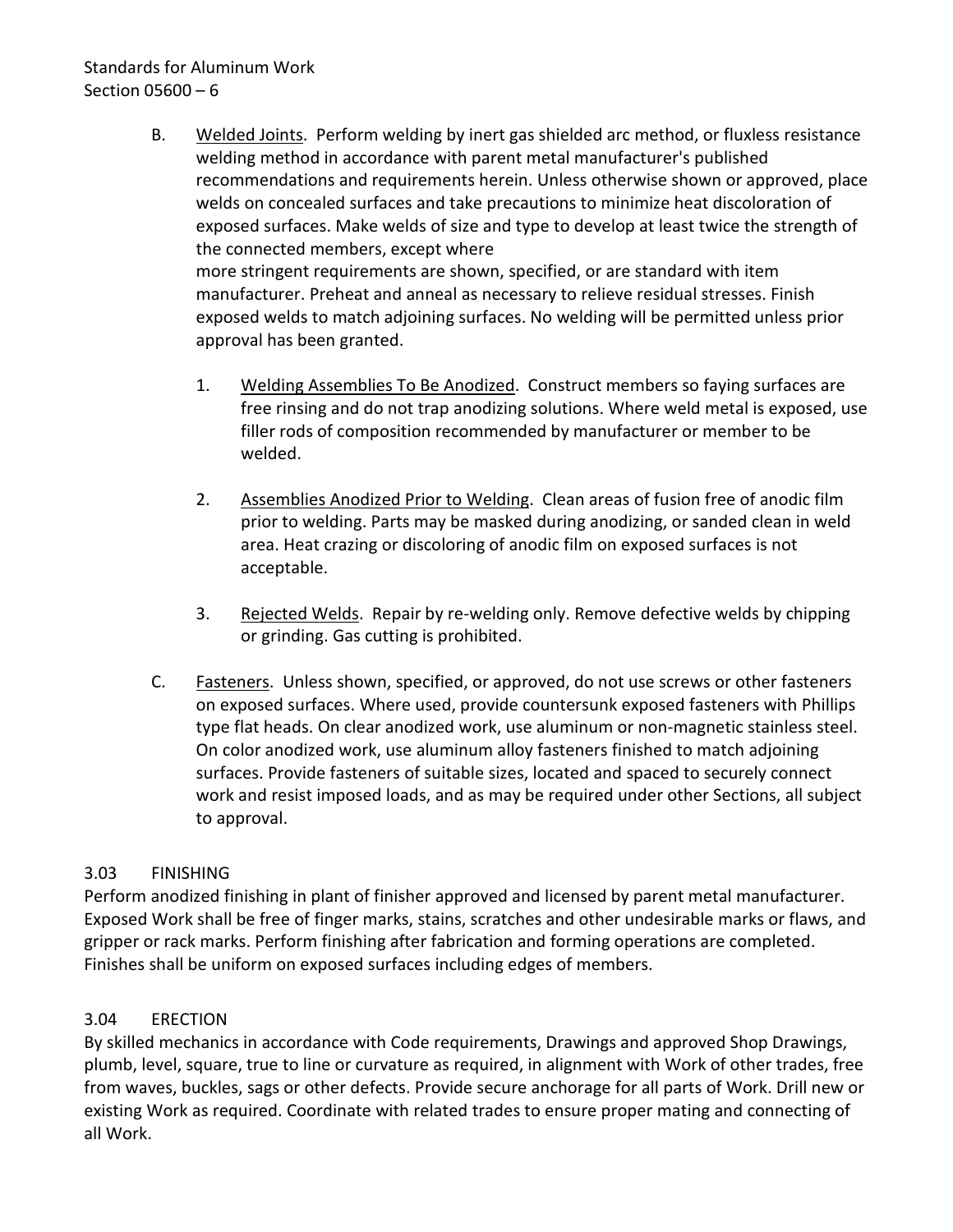- A. Color Anodized Work. Control and erect to maintain uniform color and appearance within one Delta unit range, with no abrupt or noticeable changes in color in adjoining pieces. Mismatching work, as determined by Architect, is subject to rejection even though individual pieces are within allowable color and one Delta unit range.
- B. Isolation. Isolate aluminum from contact with dissimilar metals and materials, other than stainless steel, as follows:
	- 1. Metals. Apply on contact surfaces a heavy brush coat of approved zinc chromate primer made with a synthetic resin vehicle, followed by two brush coats of approved aluminum metal and masonry paint; or apply a heavy coat of approved alkali-resistant bituminous paint; or separate surfaces with a non-absorptive tape or gasket.
	- 2. Masonry, Concrete or Plaster. Apply a heavy brush coat of approved alkaliresistant bituminous paint, or separate surfaces with non-absorptive tape or gasket.
	- 3. Moisture-absorbent Materials and Preservatively Treated Wood. Paint such absorbent materials with two coats of approved aluminum house paint and protect aluminum contact surfaces with bituminous paint.

#### <span id="page-8-0"></span>3.05 PROTECTION AND CLEANING

- A. Protection. Provide and be responsible for protection and repair of adjacent surfaces and areas which may become damaged as a result of Work of this Section. Protect Work performed hereunder until completion and final acceptance of project by Owner. Repair or replace all damaged or defective Work to original specified condition, at no additional cost to the Owner.
	- 1. Deliver, handle and store materials in manner to prevent damage due to stains, discolorations, abrasions, scratches, dirt or other damaging causes. Store indoors in clean, dry, protected location.
	- 2. Provide approved compatible, strippable, pressure-sensitive coverings or other approved protective coverings. Perform removal of strippable protective coatings immediately before acceptance of the completed building.
- B. Cleaning. Maintain Work clean as Work progresses. After installation, and after danger of subsequent damage or staining has passed, remove protective coverings from exposed surfaces, and clean all surfaces of soil and discoloration. Cleaning shall be in accordance with recommendations in Aluminum Association's Publication entitled "Care of Aluminum". All cleaners shall be acceptable to the aluminum manufacturer.